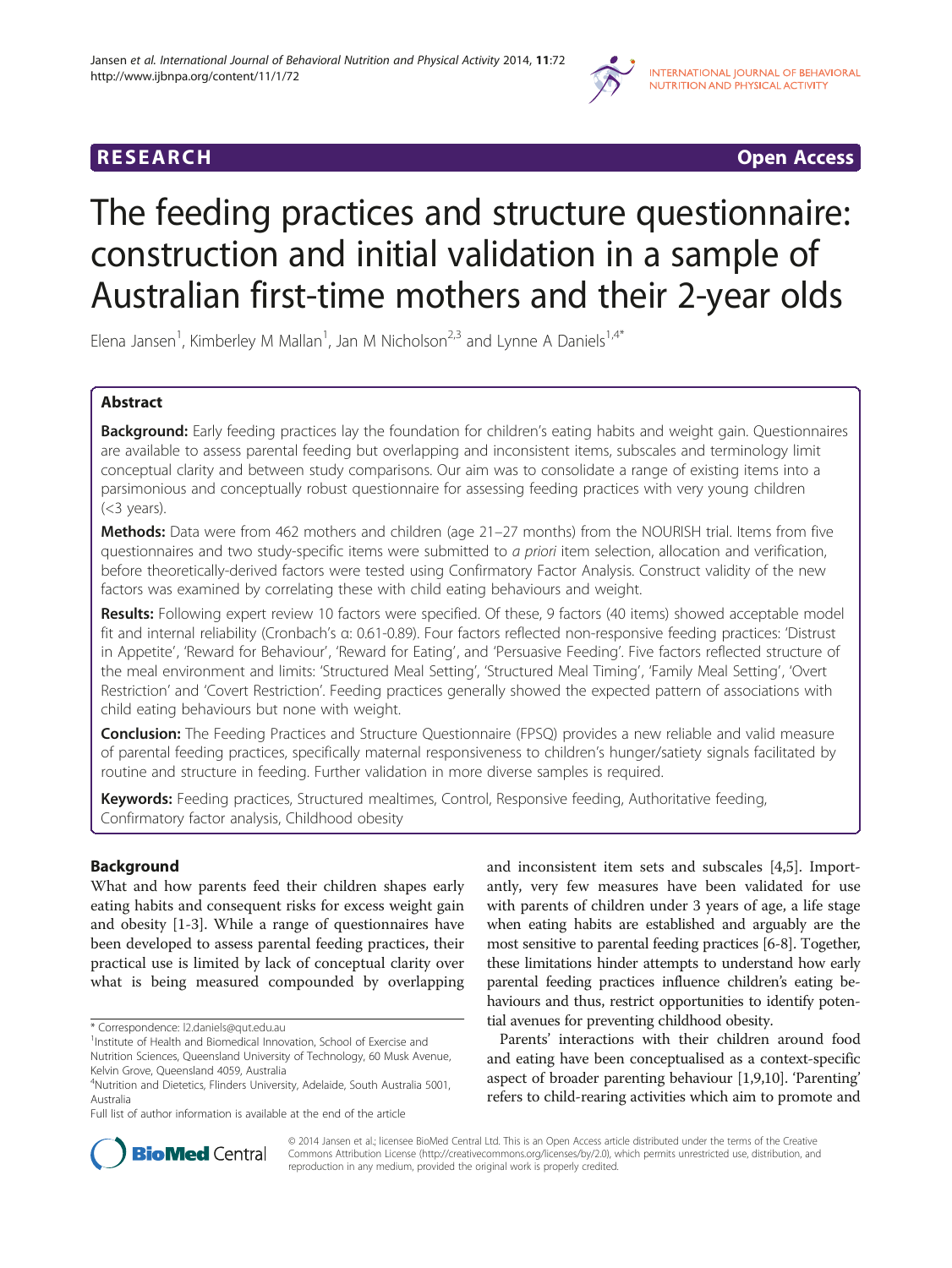support children's development [[11](#page-11-0)]. One common approach has been to conceptualise parenting according to relatively enduring 'styles' of interaction (i.e., authoritative, authoritarian, permissive and neglectful) [\[12,13\]](#page-11-0), underpinned by two key behavioural dimensions – the extent to which parents are responsive to their children's needs and demands (parental 'responsiveness'), and the extent to which parents set clear limits around their children's behaviour and consistently ensure compliance (parental 'demandingness' or 'control') [\[14\]](#page-11-0). Children who experience authoritative parenting (high responsiveness, high demandingness) show positive outcomes in health risk behaviours, cognitive ability and socio-emotional competence [\[15-19](#page-11-0)]. While there is emerging evidence that an authoritative parenting style may also be protective against childhood obesity [[20](#page-11-0)-[25](#page-11-0)], observed associations are relatively weak. It is likely that parenting behaviours that are specific to their children's eating have a stronger direct impact on child weight [\[1,26\]](#page-11-0).

Similar to general parenting, 'parent feeding practices' (also referred to as 'food parenting' [\[5,27,28](#page-11-0)]) have been described in terms of both styles and practices [[3,4\]](#page-11-0). It has been suggested that 'authoritative feeding' (the combination of responsive feeding and structure of the meal environment) may promote the development of healthy eating patterns [[8,29-34](#page-11-0)]. Although not explicitly referred to as 'authoritative feeding', Satter's early work in the clinical failure to thrive context [[35\]](#page-11-0) and its extension to a broader obesity prevention context (the Trust Model) [[33\]](#page-11-0) asserts that healthy eating is promoted by parental responsibility for structuring the feeding environment–the what, when and where of food provision (i.e., 'demandingness' characterised in terms of 'limits' and 'structure' [[29,36](#page-11-0)] rather than 'control')–combined with supportive parental responses to children's cues of hunger and satiety–allowing the child to determine whether and how much to eat (i.e., responsiveness) [[35](#page-11-0)]. Together these behaviours create a predictable, developmentally appropriate feeding environment, which allows children to attend to and recognise internal hunger and satiety cues and to maintain their capacity to self-regulate energy intake [[8,29,33](#page-11-0)].

The concept of authoritative feeding practices provides an inherently plausible and flexible framework for considering how a number of discrete feeding practices may individually or in combination, influence the development of healthy eating in early life. However, no single measure exists that assesses a comprehensive set of relevant dimensions of feeding responsiveness and mealtime structure simultaneously in very young children (<3 years of age) [[4,6,27,30,34,37](#page-11-0)]. The aim of the current study was to construct and evaluate a parsimonious and conceptually robust questionnaire for assessing the parental feeding practices that support development of healthy

eating behaviour. Using an existing data set [\[38,39\]](#page-11-0), we sought to construct the Feeding Practices and Structure Questionnaire (FPSQ) comprising a number of feeding practices scales that would assess conceptually distinct dimensions of responsive feeding (practices that support children's self-regulation of intake) and appropriate structure and limits (practices that create an environment supportive of healthy eating). The consolidation, construction and validation steps undertaken correspond to the first five of six steps recently proposed by Vaughn et al. [[27](#page-11-0)] for the development of a robust measure of parental feeding: (1) clear conceptualisation of what is being measured, (2) systematic development of the item pool, (3) refinement of the item pool, (4) reliability testing, (5) validity testing, and (6) responsiveness or stability testing. The sixth step will be evaluated using forthcoming longitudinal data [\[38\]](#page-11-0).

# **Methods**

# Participants and procedure

Data were sourced from participants enrolled in the NOURISH randomised controlled trial (RCT; Australian and New Zealand Clinical Trials Registry Number 12608000056392) conducted from February 2008 to May 2011. NOURISH evaluated an early feeding intervention designed to promote maternal feeding practices that supported healthy child growth [\[39](#page-11-0)]. Participants were a consecutive sample of first-time mothers  $(≥18$  years old) recruited through maternity hospitals in Adelaide and Brisbane, who had delivered a healthy term baby  $($ >35 weeks, >2500 g), and had sufficient facility with English to participate in intervention sessions and complete questionnaires. The trial protocol, recruitment and participant characteristics have been described elsewhere [[39,40](#page-11-0)]. Of the 698 mothers randomly allocated to intervention or control group, 467 (67%) completed the self-administered questionnaire at the third assessment time point (child age: 21–27 months), forming the present study sample. Demographic characteristics included child gender, age (months), maternal age (years), BMI (kg/m<sup>2</sup>, measured weight and height), education level and marital status. NOURISH was approved by the Queensland University of Technology Human Research Ethics Committee.

#### Item sources

Mothers' feeding practices were assessed at NOURISH follow-up (child age 2 years) via a self-administered questionnaire in which 89 items from five existing measures were included. These were from (i) the Child Feeding Questionnaire (CFQ) [\[41\]](#page-11-0), restriction (8 items), pressure to eat (4 items) and monitoring (3 items); (ii) the Caregiver's Feeding Style Questionnaire (CFSQ) [\[42\]](#page-11-0), child-centred strategies (7 items) and parent-centred strategies (12 items);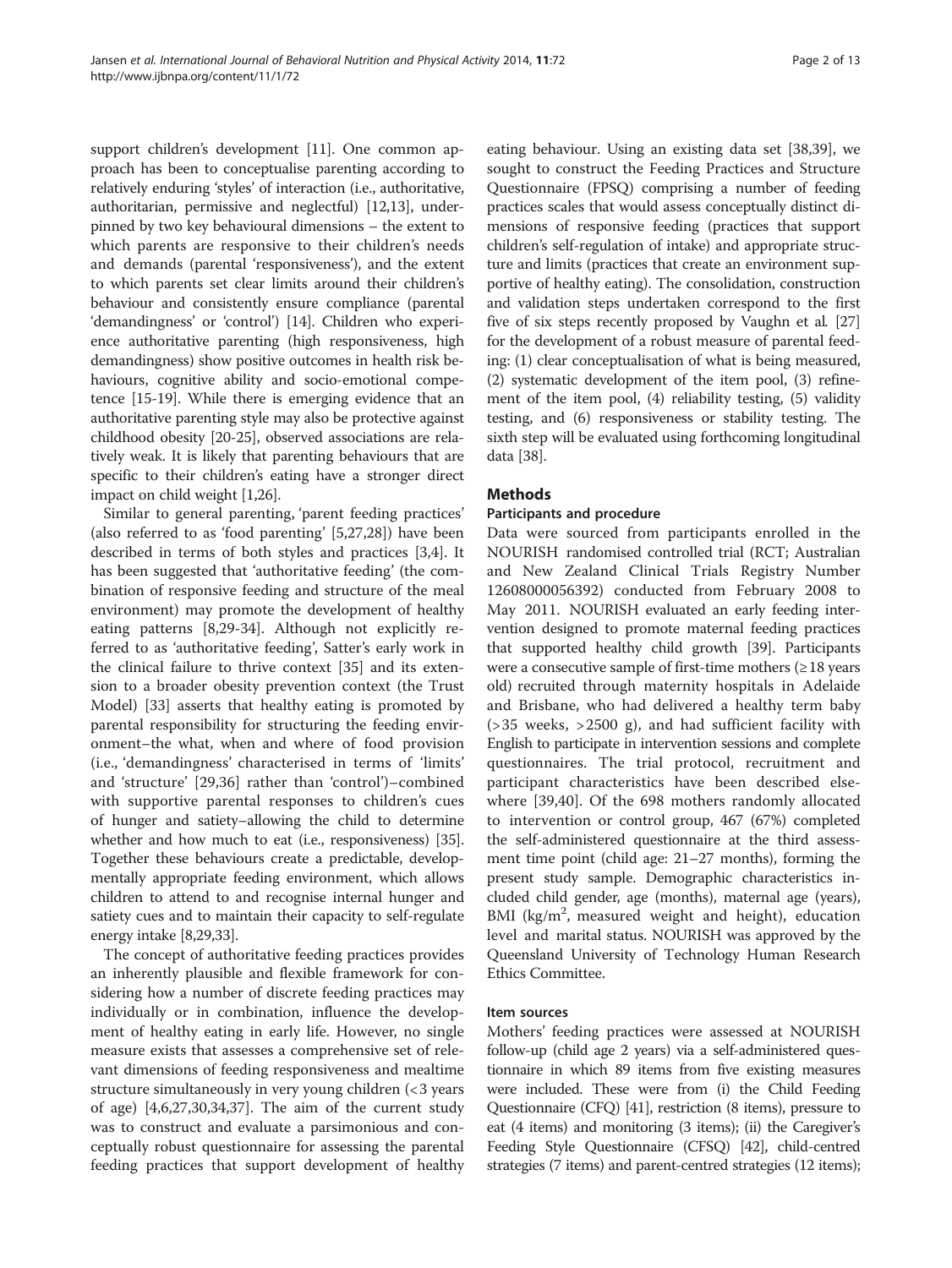(iii) Ogden et al. [\[43](#page-11-0)], overt control (4 items) and covert control (5 items); (iv) the Parental Feeding Style Questionnaire (PFSQ) [[2](#page-11-0)], emotional feeding (5 items), instrumental feeding (4 items), control over eating (10 items) and promoting or encouragement to eat (8 items), and (v) Chan et al. [[44](#page-11-0)], managing the feeding environment (5 items) and maternal responses to the child's refusal of familiar foods (8 items). Two novel items were included to assess Satter's 'division of responsibility' principle [\[45,46](#page-11-0)] (see Table 1). For the current study, these 91 items formed the item pool and were considered for a priori selection and allocation to the newly conceptualised feeding practices scales.

# Item consolidation, factor identification, specification and validation

Figure [1](#page-3-0) provides a flow chart of the steps taken to construct and validate the questionnaire.

# Construct definition and item allocation

The first step in measurement construction involved a priori definition of the constructs of authoritative feeding practices, followed by initial assignment of items to each construct (see Figure [1](#page-3-0)). We proposed five constructs as capturing the key components of 'authoritative feeding'.

Four of these constructs reflected non-responsive feeding practices that could interfere with or override the child's self-regulatory capabilities: (1) practices that indicated a lack of trust in child's capabilities to self-regulate intake; (2) using food unrelated to appetite; (3) encouragement to eat more; and (4) encouragement to eat less. The fifth construct was structured mealtime environment and choice ('Mealtime structure'). Twenty items were judged as not aligning with any of these five constructs and were excluded from further consideration. The remaining 71 items were each assigned to one of the constructs.

In the second step, the five proposed constructs and their items were independently reviewed by three external experts. Based on expert feedback, two constructs were divided into five more tightly defined constructs. 'Encouragement to eat less' was redefined into covert and overt restriction. 'Mealtime structure' was redefined into structure related to setting, to timing and to family meals. For the 'encouragement to eat more' construct which initially comprised 25 items, Exploratory Factor Analysis (EFA; in SPSS, factor extraction predominately based on scree plot) was performed to identify statistically viable sub-factors and remove poorly loading items (see Figure [1\)](#page-3-0). One additional construct was added that sought to capture practices that reflected parental responsibility

# Table 1 Feeding items by Chan, Magarey and Daniels [[44](#page-11-0)] and Satter [\[45](#page-11-0),[46\]](#page-11-0)

| Item                                                                                              | <b>Response options</b>      |
|---------------------------------------------------------------------------------------------------|------------------------------|
| By Chan, Magarey and Daniels                                                                      |                              |
| My child eats main meals with the rest of the family.                                             | (1) A lot of the time        |
| My child eats the same meals as the rest of the family.                                           | (2) Very often               |
| My child sits down when having meals.                                                             | (3) Often                    |
| My child watches television when having meals.                                                    | (4) Sometimes                |
| I cook separate meals for my child.                                                               | (5) Hardly ever              |
| When your child refuses food they usually eat, do you                                             | (1) Never                    |
| insist your child eats it?                                                                        | (2) Not often                |
| offer another food that (s)he usually likes?                                                      | (3) Sometimes                |
| encourage to eat by turning mealtime into a game (e.g., pretending loaded spoon is an aeroplane)? | (4) Often                    |
| encourage to eat by offering a food reward (e.g., dessert)?                                       | (5) Most of the time         |
| encourage to eat by offering a reward other than food?                                            |                              |
| offer no food until next usual meal or snack time?                                                |                              |
| accept that your child may not be hungry and take the food away?                                  |                              |
| punish your child in some way?*                                                                   |                              |
| <b>By Satter</b>                                                                                  |                              |
| Who decides what food your child eats-you or your child?                                          | (1) You only                 |
| Who decides how much food your child eats-you or your child?                                      | (2) Mostly you               |
|                                                                                                   | (3) You & your child equally |
|                                                                                                   | (4) Mostly your child        |
|                                                                                                   | (5) Your child only          |

\*This item was added to the NOURISH questionnaire and not originally developed in Chan et al. [[44](#page-11-0)].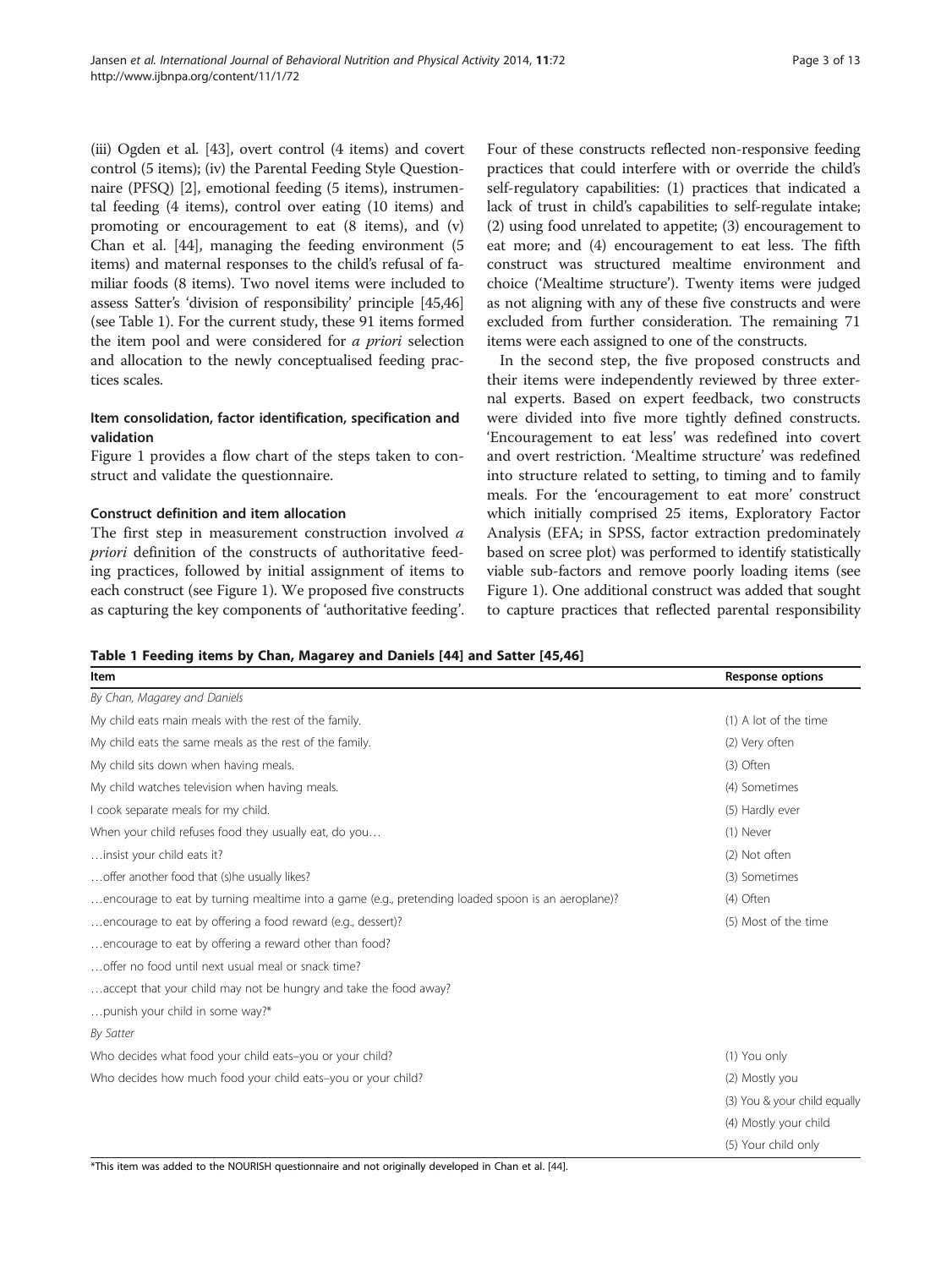<span id="page-3-0"></span>

for food choice ('Responsibility for Food Choice'), with four relevant items added in from the list of previously excluded items.

To ensure clear and unambiguous factor labels, relevant items were reverse coded so that higher scores reflected a higher endorsement of the practice indicated in the label (see Table [2](#page-5-0)). The final measure taken forward

for construct validation comprised 67 items assessing 10 feeding constructs: Distrust in Appetite (8 items), Reward for Behaviour (10 items), Reward for Eating (7 items), Persuasive Feeding (13 items), Covert Restriction (5 items), Overt Restriction (6 items), Structured Meal Setting (5 items), Structured Meal Timing (5 items), Family Meal Setting (3 items), and Responsibility for Food Choice (5 items).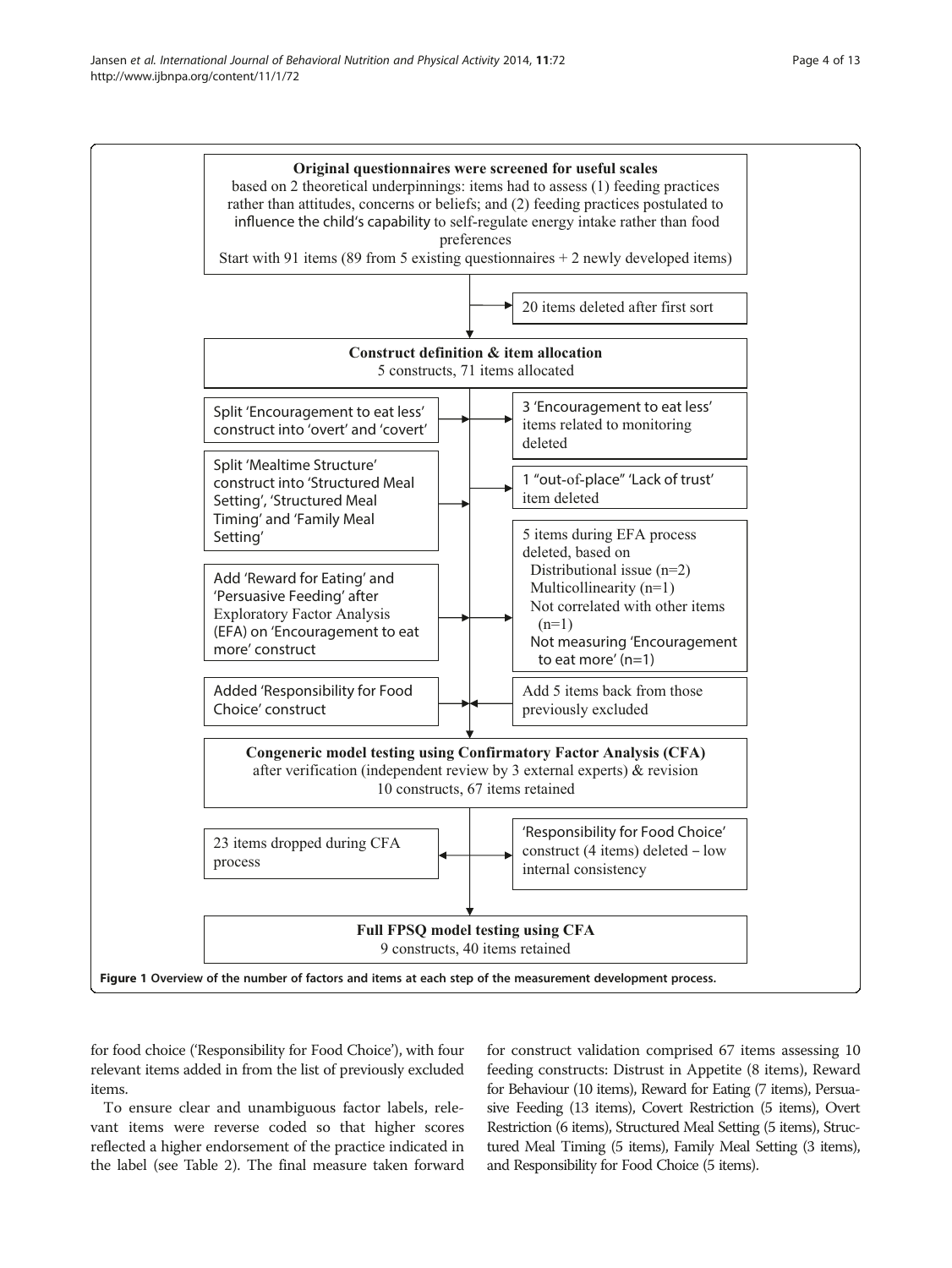#### Statistical construct specification – congeneric models

Confirmatory Factor Analysis (CFA) using maximum likelihood estimation was performed in AMOS 19.0. Statistical validation of the newly formed, theoreticallybased feeding practices factors included examination and, where necessary, re-specification of the individual congeneric models (i.e. one-dimensional models; all items are expected to load on one latent variable) to create the best performing, most parsimonious item sets for each factor. Initial model specifications included fixing one regression weight per factor to 1. Performance of the 'Family Meal Setting' congeneric model could not be tested alone as it only consisted of three items. As a solution, this model was tested simultaneously with two other congeneric models (i.e. 'Structured Meal Setting' and 'Structured Meal Timing') that were initially hypothesised to measure the same construct (i.e. 'Mealtime structure').

A range of goodness-of-fit indices were used to evaluate model fit and compare alternative models [\[47\]](#page-11-0). Fit indices and their acceptable cut-offs included the normed chi-square  $(\chi^2/df;$  values between 1.0–2.0), Comparative Fit Index (CFI; >0.90), Tucker-Lewis Index (TLI; >0.90), Root Mean-Square Error of Approximation (RMSEA; <0.08), and the Akaike Information Criterion (AIC; the smaller the more parsimonious) [\[48,49](#page-11-0)]. Model fit was seen as achieved if the majority of fit-indices met the 'acceptable' cut-off criteria.

As the goal of fitting the congeneric models was to identify the strongest and most parsimonious set of items for each feeding construct, model re-specification was undertaken if model fit was not achieved (i.e. post hoc modification to improve model fit). Item performance was evaluated by considering: item-factor loadings, squared multiple correlations (SMC), response distributions, standardised residuals and modification indices. Items identified as having poor measurement properties were removed. Decisions to add an error covariance were informed by scrutiny of empirical indicators (i.e. modification indices and standardised residual matrix provided by AMOS) and other considerations such as theoretical relatedness and/or similar item wording and response format.

Internal consistency of all newly formed factors was determined using Cronbach's alpha and coefficient H. Factors with a Cronbach's  $\alpha$  < 0.6 were excluded from further consideration on the basis of poor internal reliability [[50](#page-12-0)].

#### Statistical construct specification – full model

In the final step, the full measurement model (combination of all valid congeneric models; see Figure [2\)](#page-7-0) was evaluated. As this analysis involved confirming the factorial validity of the FPSQ, post hoc modifications were not considered. The same goodness-of-fit indices were used as for the assessment of the congeneric models.

#### Predictive validity<sup>a</sup>

Pearson's correlations between the factors of the FPSQ (weighted composite scores) and children's eating behaviour and weight (also collected at child age 2 years) were calculated as measure of predictive validity. It was predicted that adaptive eating behaviours and lower weight would be associated with lower and higher scores on the non-responsive and structure/limits factors, respectively. Child eating behaviours were assessed using the 35-item Children's Eating Behaviour Questionnaire (CEBQ) [\[51](#page-12-0)], consisting of eight subscales: satiety responsiveness, slowness in eating, food fussiness, food responsiveness, emotional under-eating, emotional over-eating, enjoyment of food, and desire to drink. The eating behaviour scales 'Satiety Responsiveness' and 'Slowness in Eating' were combined as suggested by previous research [[51,52\]](#page-12-0). Thus mean scores on 7 scales were calculated with a possible range of 1 (lowest) to 5 (highest). The CEBQ has previously shown good psychometric properties (e.g. concurrent validity, internal consistency and test-retest reliability) [[51](#page-12-0),[53](#page-12-0)] and has been validated in the control group of the present sample (i.e. the factor structured was confirmed and all susbscales showed good internal reliability with Cronbach's alpha values between .73 to .91) [\[52](#page-12-0)]. Child weight and height were measured by trained study staff [[39\]](#page-11-0) and converted to child weight-for-age z-scores (WAZ) using the WHO Anthro version 3.0.1 and macros [\[54](#page-12-0)].

#### Data

The sample for this study was restricted to the 462 mothers who had less than 20% missing data on any of the newly proposed maternal feeding practices scales. To facilitate analysis in AMOS, remaining missing data on the feeding practices items were imputed using the Expectation Maximization (EM) method. For correlation analysis, cases with missing data were excluded pairwise. Additional data preparation included assessment of multivariate normality (Mardia's normalised estimate of multivariate kurtosis >5.0) [\[55](#page-12-0)] and multivariate outliers. No influential data points were identified with all Cook's distance values <1. Due to non-normality, the bootstrapping approach and Bollen-Stine bootstrapped chi-square were applied in all analyses in AMOS.

#### Results

#### Sample characteristics

Mothers ( $n = 462$ ) had a mean age of 33 (SD = 5; range: 20–48) years at the time of data collection, were well educated (65% with university degree), the majority lived with a partner (97%), and around half (51%) were either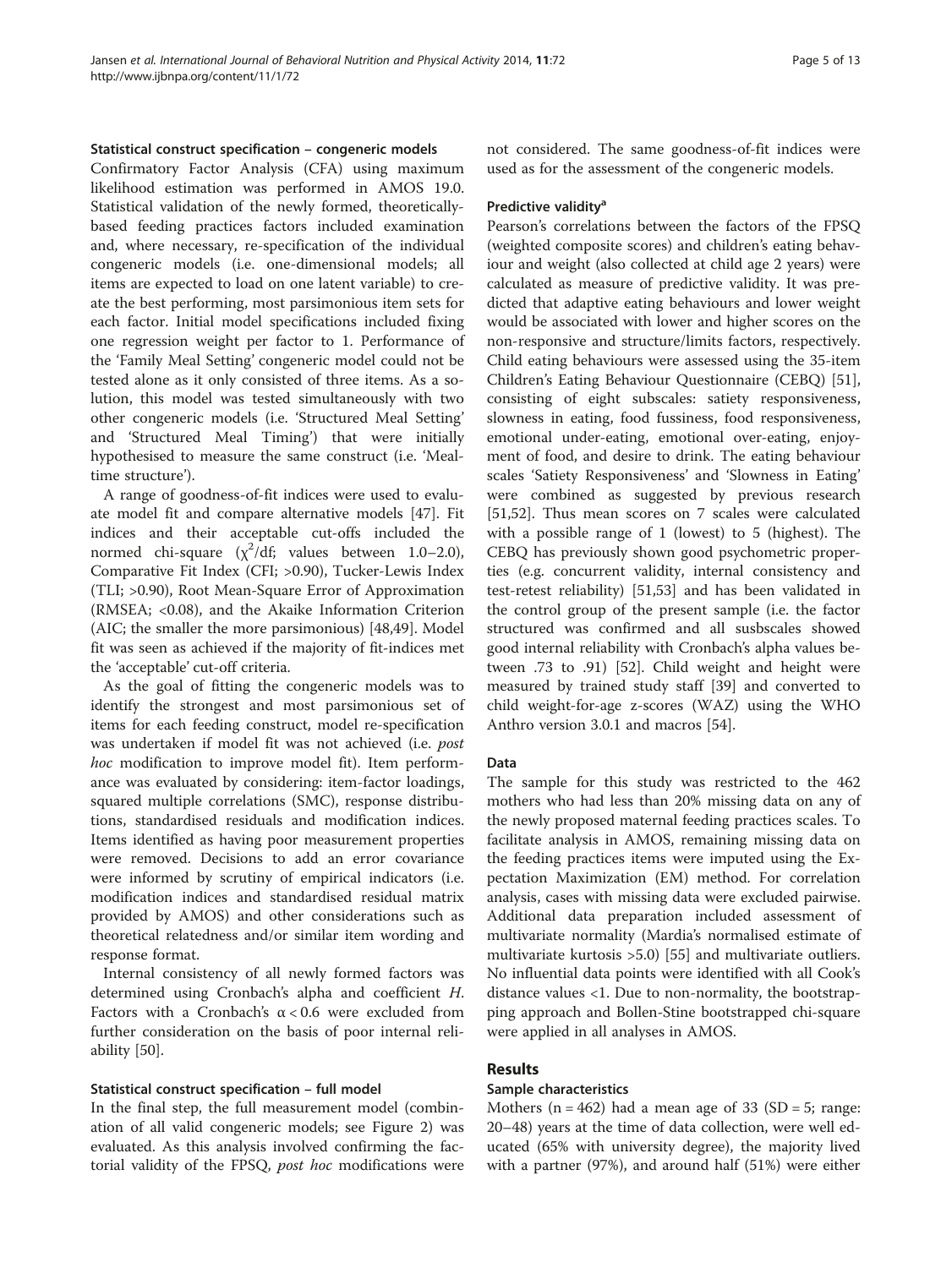| Factor               | Item name      |                  | Content                                                                                                                                                          |  |  |  |  |  |
|----------------------|----------------|------------------|------------------------------------------------------------------------------------------------------------------------------------------------------------------|--|--|--|--|--|
| Distrust in          | $\mathbf{1}$   | DA1              | If I did not guide or regulate my child's eating, (s)he would eat much less than (s)he should. <sup>a, 1</sup>                                                   |  |  |  |  |  |
| appetite             | $\overline{2}$ | DA <sub>2</sub>  | How often are you firm about how much your child should eat? <sup>b, 2</sup>                                                                                     |  |  |  |  |  |
|                      | 3              | $DA3*$           | Who decides how much food your child eats $-$ you or your child? $C$                                                                                             |  |  |  |  |  |
|                      | $\overline{4}$ | $DA4*$           | When your child refuses food they usually eat, do you accept that your child may not be hungry and take<br>the food away? $bb, 3$                                |  |  |  |  |  |
| Reward for           | 5              | RB1              | I offer sweet foods (Iollies, ice-cream, cake, pastries) to my child as a reward for good behaviour. <sup>a, 1</sup>                                             |  |  |  |  |  |
| behaviour            | 6              | RB <sub>2</sub>  | I offer my child his/her favourite foods in exchange for good behaviour. <sup>a, 1</sup>                                                                         |  |  |  |  |  |
|                      | 7              | RB <sub>3</sub>  | In order to get my child to behave him/herself I promise him/her something to eat. <sup>b, 4</sup>                                                               |  |  |  |  |  |
|                      | 8              | RB4              | I reward my child with something to eat when (s)he is well behaved. <sup>b, 4</sup>                                                                              |  |  |  |  |  |
|                      | 9              | RB5              | I give my child something to eat to make him/her feel better when (s)he is feeling upset. <sup>b, 4</sup>                                                        |  |  |  |  |  |
|                      | 10             | RB <sub>6</sub>  | I give my child something to eat to make him/her feel better when (s)he has been hurt. <sup>b, 4</sup>                                                           |  |  |  |  |  |
| Reward for<br>eating | 11             | RE1              | do you promise the child something other than food if (s)he eats (for example, "If you eat your beans, we can<br>go to the park")? <sup>b, 5</sup>               |  |  |  |  |  |
|                      | 12             | RE <sub>2</sub>  | When your child refuses food they usually eat, do you encourage to eat by <b>offering a reward other than food</b> ? <sup>b, 3</sup>                             |  |  |  |  |  |
|                      | 13             | RE3              | do you encourage the child to eat something by using food as a reward (for example, "If you finish your<br>vegetables, you will get some fruit)? <sup>b, 5</sup> |  |  |  |  |  |
|                      | 14             | RE4              | When your child refuses food they usually eat, do you encourage to eat by <b>offering a food reward</b> (e.g., dessert)? <sup>b, 3</sup>                         |  |  |  |  |  |
|                      | 15             | RE5              | I use desserts as a bribe to get my child to eat his/her main course. <sup>b, 4</sup>                                                                            |  |  |  |  |  |
|                      | 16             | RE <sub>6</sub>  | do you warn the child that you will take a food away if the child doesn't eat (for example, "If you don't finish your<br>vegetables, you won't get fruit")?b, 5  |  |  |  |  |  |
| Persuasive           | 17             | PF1              | If my child says "I'm not hungry" I try to get him/her to eat anyway. <sup>a, 1</sup>                                                                            |  |  |  |  |  |
| feeding              | 18             | PF <sub>2</sub>  | When your child refuses food they usually eat, do you <b>insist your child eats</b> it? <sup>b, 3</sup>                                                          |  |  |  |  |  |
|                      | 19             | PF3              | I <b>praise</b> my child if (s)he eats what I give him/her. <sup>b, 4</sup>                                                                                      |  |  |  |  |  |
|                      | 20             | PF4              | do you reason with the child to get him/her to eat (for example, "Milk is good for your health because<br>it will make you strong")?b, 5                         |  |  |  |  |  |
|                      | 21             | PF <sub>5</sub>  | do you tell the child to eat something on the plate (for example, "Eat your beans")?b, 5                                                                         |  |  |  |  |  |
|                      | 22             | PF <sub>6</sub>  | do you say something to <b>show</b> your <b>disapproval</b> of the child for not eating? <sup>b, 5</sup>                                                         |  |  |  |  |  |
| Covert               | 23             | CR1              | How often do you avoid going with your child to cafes or restaurants which sell unhealthy foods? <sup>b, 2</sup>                                                 |  |  |  |  |  |
| restriction          | 24             | CR <sub>2</sub>  | How often do you <b>avoid buying Iollies and snacks</b> e.g., potato chips and bringing them into the house? <sup>b, 2</sup>                                     |  |  |  |  |  |
|                      | 25             | CR <sub>3</sub>  | How often do you not buy foods that you would like because you do not want your children to have them? <sup>b, 2</sup>                                           |  |  |  |  |  |
|                      | 26             | CR4              | How often do you avoid buying biscuits and cakes and bringing them into the house? <sup>b, 2</sup>                                                               |  |  |  |  |  |
| Overt                | 27             | OR1              | I have to be sure that my child does <b>not eat too many sweet foods</b> (lollies, ice-cream, cake or pastries). <sup>a, 1</sup>                                 |  |  |  |  |  |
| restriction          | 28             | OR <sub>2</sub>  | I have to be sure that my child does <b>not eat too much</b> of his/her <b>favourite foods</b> . <sup>a, 1</sup>                                                 |  |  |  |  |  |
|                      | 29             | OR <sub>3</sub>  | I intentionally keep some foods out of my child's reach. <sup>a, 1</sup>                                                                                         |  |  |  |  |  |
|                      | 30             | OR4              | If I did not quide or regulate my child's eating, (s) he <b>would eat too many junk foods</b> . <sup>a, 1</sup>                                                  |  |  |  |  |  |
| Structured           | 31             | SMS1*            | I allow my child to wander around during a meal. <sup>b, 4</sup>                                                                                                 |  |  |  |  |  |
| meal setting         | 32             | SMS2             | I insist my child eats meals at the table. <sup>b, 4</sup>                                                                                                       |  |  |  |  |  |
|                      | 33             | SMS3             | How often are you firm about where your child should eat?b, 2                                                                                                    |  |  |  |  |  |
|                      | 34             | SMS4             | My child sits down when having meals. <sup>b, 3</sup>                                                                                                            |  |  |  |  |  |
| Structured           | 35             | SMT1*            | I let my <b>child decide when</b> (s) he would like to have her meal. <sup>b, 4</sup>                                                                            |  |  |  |  |  |
| meal timing          | 36             | SMT <sub>2</sub> | I decide when it is time for my child to have a snack. <sup>b, 4</sup>                                                                                           |  |  |  |  |  |
|                      | 37             | SMT3             | I decide the times when my child eats his/her meals. <sup>b, 4</sup>                                                                                             |  |  |  |  |  |

<span id="page-5-0"></span>

| Table 2 The Feeding Practices and Structure Questionnaire (FPSQ)–9 factors and 40 items |  |  |
|-----------------------------------------------------------------------------------------|--|--|
|-----------------------------------------------------------------------------------------|--|--|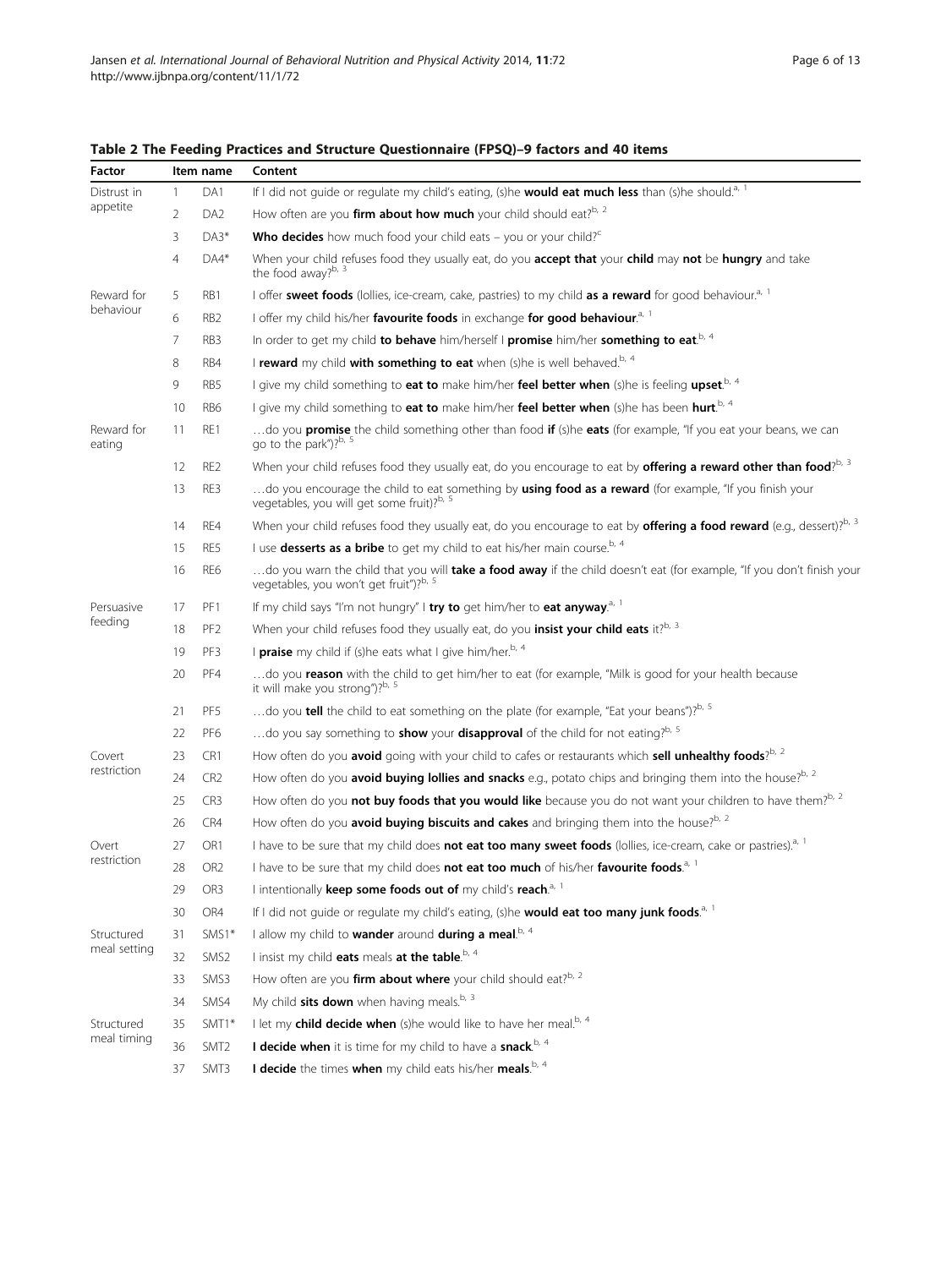|         |  | Family meal 38 FMS1 My child eats <b>main meals with</b> the rest of the <b>family.</b> <sup>b, 3</sup> |
|---------|--|---------------------------------------------------------------------------------------------------------|
| setting |  | 39 FMS2 My child eats the <b>same meals as</b> the rest of the <b>family.</b> <sup>b, 3</sup>           |
|         |  | 40 FMS3* <b>cook separate meals</b> for my child. <sup>b, 3</sup>                                       |

Table 2 The Feeding Practices and Structure Questionnaire (FPSQ)–9 factors and 40 items (Continued)

\*Item is reverse coded.

<sup>a</sup>Response options: (1) Disagree, (2) Slightly disagree, (3) Neutral, (4) Slightly agree, (5) Agree.

<sup>b</sup>Response options: (1) Never, (2) Rarely, (3) Sometimes, (4) Often, (5) Always.

<sup>1</sup> From Child Feeding Questionnaire by Birch et al. [\[41](#page-11-0)].<br><sup>2</sup> From Ogden et al.'s [43] measure of overt and covert

<sup>3</sup>From Chan et al.'s [[44](#page-11-0)] measure of feeding environment management and responses to food refusal.

<sup>4</sup> From Parental Feeding Style Questionnaire by Wardle et al. [\[2\]](#page-11-0).

Note: Key words presented in bold are listed on the model in Figure [2,](#page-7-0) rather than the full items.

The original response options for items 1, 2, 3 and 7 were: (1) A lot of the time, (2) Very often, (3) Often, (4) Sometimes, (5) Hardly ever; for items 22, 30, 32 and 36: (1) Never, (2) Not often, (3) Sometimes, (4) Often, (5) Most of the time; and for items 29, 31, 34, 38, 39 and 40: (1) Never, (2) Rarely, (3) Sometimes, (4) Most of the time, (5) Always.

overweight or obese (BMI >25; excluding those currently pregnant,  $n = 131$ ). Approximately half of the children were girls  $(52%)$  with mean age 24  $(SD = 1; \text{ range}: 21-27)$ months and mean WAZ 0.7 (SD = 1.0; range: −3.0–3.5).

#### Congeneric models

Following modifications (between 1 and 7 per model), 9 of the 10 congeneric models tested showed acceptable fit: Distrust in Appetite (4 items), Reward for Behaviour (6 items), Reward for Eating (6 items), Persuasive Feeding (6 items), Covert Restriction (4 items), Overt Restriction (4 items), Structured Meal Setting (4 items), Structured Meal Timing (3 items), Family Meal Setting (3 items) (see Table [2\)](#page-5-0). The 'Responsibility for Food Choice' (4 items) factor was excluded from further consideration due to poor internal consistency (Cronbach's α = 0.57). During the model fitting process for the proposed scales 23 items were removed due to poor measurement properties. For the 'Reward for Behaviour' model two error covariances (i.e., between items RB1 + RB2 and RB5 + RB6) were added and for the 'Reward for Eating' model one error covariance was added (i.e., between items RE4 + RE5).

# Full model – 9-factor Feeding Practices and Structure Questionnaire (FPSQ)

Figure [2](#page-7-0) shows the 9-factor model of the FPSQ. Model specifications included correlations between the nine factors and three error covariances (mentioned above). Factors with their respective items and response options are presented in Table [2](#page-5-0). Descriptive statistics and measures of internal consistency of the 9 subscales are presented in Table [3](#page-8-0). The 9-factor model showed acceptable fit:  $\chi^2$ /df = 1.81 was within the desirable range and values of  $RMSEA = .04$ ,  $CFI = .92$  and  $TLI = .91$  reached acceptable levels. All items had significant standardised factor loadings above 0.4 (i.e., item validity) and a reasonable proportion of variance within each individual item

was explained by the respective factor on which it loaded  $(SMC \geq 0.20; i.e., item reliability).$ 

Factor-factor correlations were examined to explore whether the associations between subscales corresponded to the two overarching concepts of non-responsive feeding and structuring of the meal environment (see Figure [2\)](#page-7-0). The six strongest factor-factor correlations (all  $r > 0.45$ ) were between 'Distrust in Appetite', 'Reward for Behaviour', 'Reward for Eating' and 'Persuasive Feeding', and these factors showed a consistent pattern of correlations with two other factors: all were significantly positively associated with 'Overt Restriction'  $(r = 0.14$  to 0.34) and significantly negatively associated with 'Family Meal Setting'  $(r = -0.14 \text{ to } -0.30)$ . However, correlations between 'Covert Restriction', 'Overt Restriction', 'Structured Meal Setting', Structured Meal Timing, and 'Family Meal Setting' were predominantly small  $(r < 0.3)$  [\[56](#page-12-0)] and mostly nonsignificant (6/10).

#### Predictive validity

As shown in Table [4,](#page-8-0) non-responsive and structurerelated feeding practices generally showed the expected pattern of associations with child eating behaviours. The four non-responsive feeding practices and Overt Restriction were positively correlated with 'Fussiness', 'Food Responsiveness', 'Emotional Eating (over- and undereating)' and 'Desire to Drink'. Persuasive Feeding and Reward for Eating were also negatively correlated with 'Enjoyment of Food'. As predicted, Structured Meal Setting and Family Meal Setting were positively correlated with 'Enjoyment of Food', and negatively correlated with 'Emotional Eating (over- and under-eating)' and 'Fussiness'. Covert Restriction was not significantly correlated with child eating, while Structured Meal Timing was weakly, positively correlated with emotional undereating  $(r = 0.093, p = 0.046)$ . Four unexpected correlations were found with the combined factor 'Satiety Responsiveness & Slowness in Eating': Reward for Eating, Persuasive

FResponse options: (1) You only, (2) Mostly you, (3) You and your child equally, (4) Mostly your child, (5) Your child only.

 $2$ From Ogden et al.'s [[43](#page-11-0)] measure of overt and covert control.

<sup>&</sup>lt;sup>5</sup> From Caregiver's Feeding Styles Questionnaire by Hughes et al. [\[42](#page-11-0)].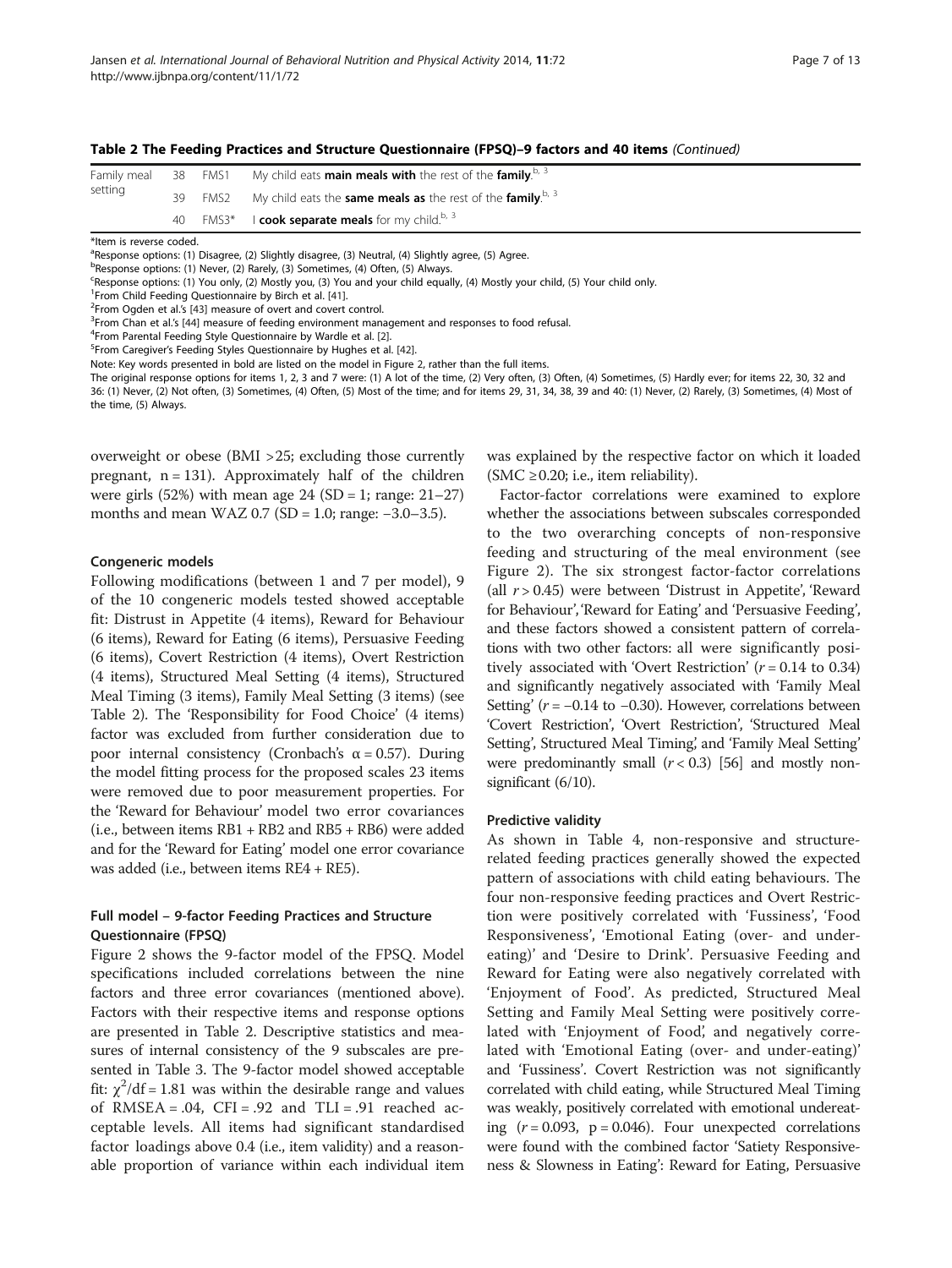<span id="page-7-0"></span>Jansen et al. International Journal of Behavioral Nutrition and Physical Activity 2014, 11:72 Page 8 of 13 http://www.ijbnpa.org/content/11/1/72

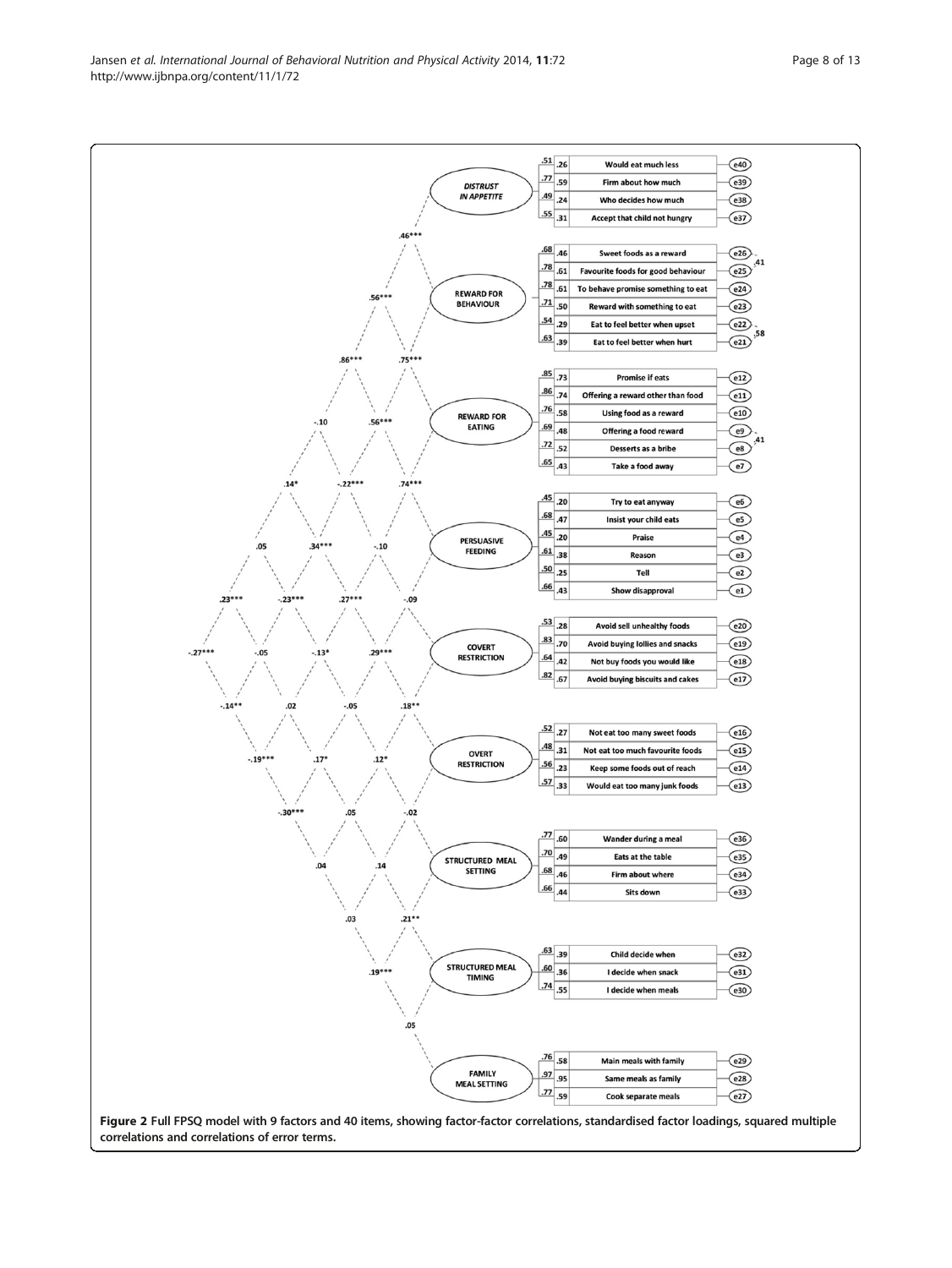| <b>Factor</b>              | No. of<br>items | Unweighted composite<br>scores |             | Weighted composite<br>scores |             | <b>Reliability</b> |              | Goodness-of-fit<br>indices |              |            |     |
|----------------------------|-----------------|--------------------------------|-------------|------------------------------|-------------|--------------------|--------------|----------------------------|--------------|------------|-----|
|                            |                 | <b>Observed</b><br>range       | Mean (SD)   | <b>Observed</b><br>range     | Mean (SD)   | Coefficient H      | Cronbach's a | $\chi^2$ /df               | <b>RMSEA</b> | <b>CFI</b> | TLI |
| Distrust in appetite       | 4               | 1.00-4.25                      | 2.33(0.73)  | 1.00-4.44                    | 2.42(0.75)  | 0.72               | 0.63         | 4.26                       | .08          | .98        | .93 |
| Reward for behaviour       | 6               | 1.00-4.33                      | 1.70 (0.69) | 1.00-4.43                    | 1.66(0.68)  | 0.89               | 0.86         | 3.26                       | .07          | .99        | .97 |
| Reward for eating          | 6               | 1.00-4.83                      | 1.67(0.70)  | 1.01-4.85                    | 1.70 (0.74) | 0.91               | 0.89         | $3.29*$                    | .07          | .99        | .98 |
| Persuasive feeding         | 6               | 1.00-4.50                      | 2.52(0.67)  | 1.00-4.29                    | 2.38(0.68)  | 0.76               | 0.73         | $2.02*$                    | .05          | .98        | .97 |
| Covert restriction         | 4               | 1.00-5.00                      | 3.19(0.86)  | 1.00-5.00                    | 3.26(0.91)  | 0.84               | 0.80         | $2.79*$                    | .06          | .99        | .98 |
| Overt restriction          | 4               | 1.00-5.00                      | 3.38(0.90)  | 1.00-5.00                    | 3.43(0.90)  | 0.62               | 0.61         | $1.57*$                    | .04          | .99        | .98 |
| Structured meal<br>setting | 4               | 1.75-5.00                      | 4.08(0.67)  | 1.63-5.00                    | 4.05(0.68)  | 0.80               | 0.79         | 2.48                       | .06          | .97        | .96 |
| Structured meal<br>timing  | 3               | 2.00-5.00                      | 3.86 (0.60) | 1.94-5.00                    | 3.90(0.60)  | 0.70               | 0.68         |                            |              |            |     |
| Family meal setting        | 3               | 1.00-5.00                      | 3.93 (1.09) | 1.00-4.95                    | 3.88(1.17)  | 0.96               | 0.87         |                            |              |            |     |

<span id="page-8-0"></span>Table 3 Descriptive statistics, measures of internal consistency and goodness-of-fit indices for the 9 newly formed feeding practices scales – n = 462 Australian first-time mothers of 24-month-olds

Note: The possible range is 1 to 5 for each factor.

Goodness-of-fit for the 'Structured Meal Setting', 'Structured Meal Timing' and 'Family Meal Setting' factors was assessed simultaneously because of the low number of items for 2/3 of these congeneric models.

\*The congeneric model was non-significant (i.e., p > 0.05), based on the Bollen-Stine bootstrapped chi-square.

Feeding and Overt Restriction were positively correlated while Structured Meal Setting was negatively correlated. No significant correlations were found between maternal feeding practices and child weight-for-age z-score (Table 4).

# **Discussion**

This paper describes the construction and validation of the FPSQ. The focus is on maternal responsiveness to children's signals of hunger and satiety facilitated by routine and structure in feeding as key components of authoritative feeding. Three consecutive phases were undertaken to construct the questionnaire and ensure factors were robust in

terms of both content and performance. Phase 1 included a priori theory-driven selection of pre-existing items and allocation to potential constructs. Decisions were externally verified and revised, resulting in a total of 10 constructs. Phase 2 used an existing data set [\[38,39](#page-11-0)] to undertake a sequential procedure in which Confirmatory Factor Analysis was used to evaluate and modify the 10 congeneric models before confirming the final 9-factor model. Through this process the FPSQ showed acceptable overall goodness-of-fit and appropriate item-level validity and reliability. Phase 3 tested the predictive validity of the FPSQ using concurrent measures of child eating behaviours and weight. In general, the pattern of associations

Table 4 Correlations between feeding practices (weighted composite scores), eating behaviours (mean scores) and child WAZ measured at child age 2 years

|                            | Satiety responsiveness<br>& slowness eating | <b>Fussiness</b> | Food<br>responsiveness | Enjoyment<br>food | <b>Emotional</b><br>undereating | <b>Emotional</b><br>overeating | <b>Desire</b><br>drink | Child weight-<br>for-age z-score |
|----------------------------|---------------------------------------------|------------------|------------------------|-------------------|---------------------------------|--------------------------------|------------------------|----------------------------------|
|                            | $(n = 461)$                                 | $(n = 461)$      | $(n = 461)$            | $(n = 461)$       | $(n = 461)$                     | $(n = 460)$                    | $(n = 461)$            | $(n = 458)$                      |
| Distrust in appetite       | $-081$                                      | $.139***$        | $.153***$              | $-0.085$          | $.097*$                         | $.225***$                      | $.162***$              | .017                             |
| Reward for behaviour       | .030                                        | $.162***$        | .339***                | $-088$            | $.222***$                       | .386***                        | $.116*$                | .028                             |
| Reward for eating          | $.101*$                                     | .286***          | .193***                | $-.202***$        | $.205***$                       | .287***                        | $.119*$                | .021                             |
| Persuasive feeding         | $.108*$                                     | $.266***$        | $.181***$              | $-173***$         | $.260***$                       | $.263***$                      | $.197***$              | $-0.034$                         |
| Covert restriction         | .025                                        | .005             | $-0.016$               | .016              | .047                            | $-.047$                        | $-0.020$               | $-0.035$                         |
| Overt restriction          | $.173***$                                   | $.132***$        | .258***                | $-0.074$          | $.180***$                       | $.167***$                      | $.119*$                | $-0.033$                         |
| Structured meal<br>setting | $-162***$                                   | $-142**$         | $-0.032$               | $.245***$         | $-153**$                        | $-136***$                      | $-063$                 | .059                             |
| Structured meal<br>timing  | $-0.045$                                    | $-0.048$         | .012                   | .074              | $.093*$                         | $-0.044$                       | $-050$                 | $-0.021$                         |
| Family meal setting        | $-0.014$                                    | $-397***$        | $-0.017$               | .286***           | $-154***$                       | $-126***$                      | $-0.087$               | $-0.026$                         |

\*For  $p < .05$ , \*\*for  $p < .01$  and \*\*\*for  $p < .001$ .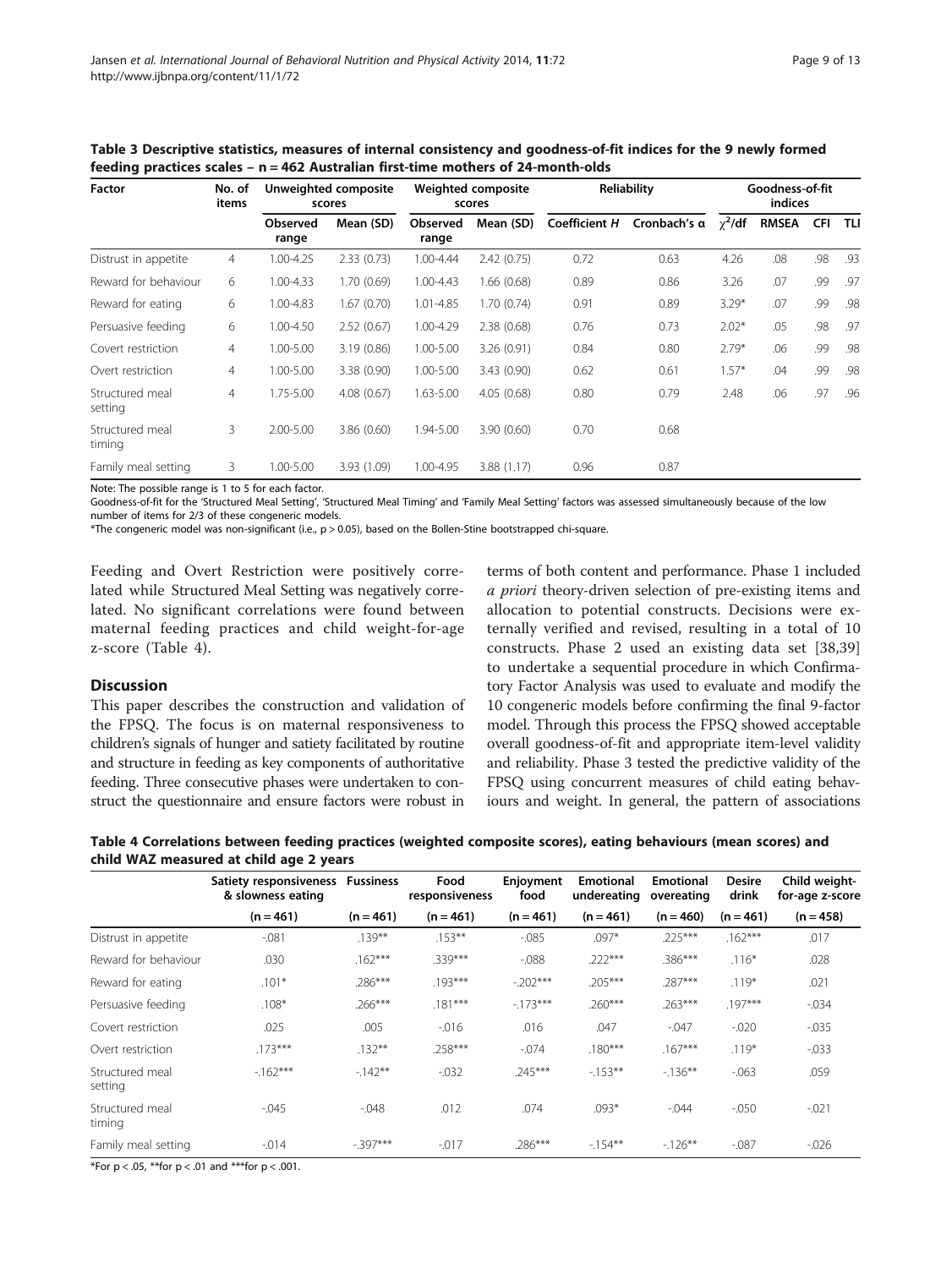with eating behaviours supported the validity of the questionnaire, however no associations with child weight were found.

According to the Trust Model [[33](#page-11-0),[45](#page-11-0),[57](#page-12-0)], a structured and consistent eating environment in which the parent provides children with healthy meals/snacks, coupled with parental responsiveness to the children's cues of hunger and satiety, supports the development of autonomy and self-regulation of energy intake. The FPSQ captures these two components, measured via nine distinct feeding practices based on 40 items and supported by comprehensive CFA. Four of the subscales assessed an inter-correlated set of non-responsive feeding practices ('Distrust in Appetite', 'Reward for Behaviour', 'Reward for Eating' and 'Persuasive Feeding'). Although 'Distrust in Appetite' and 'Persuasive Feeding' were very highly correlated  $(r = 0.86)$ , it was decided to provisionally retain both factors in the questionnaire as it is plausible they are conceptually distinct. The items in 'Persuasive Feeding' describe direct and explicit responses to specific cues whereas items in 'Distrust in Appetite' describe a more general and overarching response. Future research is needed to determine whether one factor should be excluded, or the items combined to form a single factor. The remaining five factors assessed the two types of restriction ('Covert Restriction' and 'Overt Restriction') and three aspects of structure of the meal environment ('Structured Meal Setting', 'Structured Meal Timing' and 'Family Meal Setting'). Although correlations between these five scales were modest, these factors are argued to be conceptually related to the structure and limits component of the Trust Model [[33,45](#page-11-0)[,57](#page-12-0)].

Satter [\[35\]](#page-11-0), Eneli et al. [[33\]](#page-11-0) and more recently Black and Aboud [[8\]](#page-11-0) have argued that a predictable schedule of healthy meals/snacks in an environment which limits distractions (e.g., child seated, no television) supports the child to attend to and effectively communicate hunger and satiety cues that enable the parent to provide the prompt, contingent and predictable response that is the hall mark of responsive feeding [[30](#page-11-0)]. However, the predominance of the use of the Child Feeding Questionnaire [\[41\]](#page-11-0) has meant that in research terms little attention has been paid to the role of a structured meal time environment. The three mealtime structure scales of the FPSQ will enable examination of the contribution of three distinct aspects of mealtime structure (timing, setting and family engagement) to responsive feeding and child eating behaviour and weight outcomes. The results of such research will provide an evidence base for and enable refinement of the commonly promulgated recommendations for structured meal times [[58](#page-12-0),[59](#page-12-0)].

Child eating behaviours and weight were used here to test the predictive validity of the FPSQ. Overall the pattern of associations between the feeding practices and

child eating behaviours were as expected. With the exception of Covert Restriction and Structured Meal Timing, all feeding practices correlated with at least four child eating behaviours. As expected, high levels of non-responsive feeding practices and low levels of structure-related feeding practices were associated cross-sectionally with the potentially maladaptive eating behaviours. The combined factor of 'Satiety Responsiveness & Slowness in Eating' showed correlations with four feeding practices with directions that at face value might be considered somewhat surprising. One possible explanation may be that these associations reflect the bidirectional nature of the feeding relationship [\[30\]](#page-11-0) and are instances of maternal perception and interpretation of child eating behaviour driving feeding practices [\[60\]](#page-12-0). A child who 'fills up easily', eats slowly or leaves food on the plate might be perceived as a 'problem eater' even though these eating behaviours may be positive if they reflect good satiety responsiveness [\[51\]](#page-12-0). In response to this potential misinterpretation of satiety responsiveness as poor eating, mothers may be more likely to use coercive practices such as rewards and persuasion, overtly restrict so children do not 'fill up' on junk food, and with a focus on getting the child 'to at least eat something' may be less inclined to focus on where the child is eating (less structured meal setting). Future validation studies will need to verify these findings and provide evidence of the predictive validity of Covert Restriction and Structured Meal Timing in particular.

No correlations were evident with child weight-for-age z-score. This finding is not surprising, given that most studies in very young children have failed to find a significant association between feeding practices and BMI [[61,62\]](#page-12-0). This is in contrast to studies in older children where at least some, but not all, commonly considered feeding practices are consistently associated with BMI. There are several plausible potential explanations including (i) the predominance of intrauterine versus postnatal factors in early weight gain [\[63\]](#page-12-0), (ii) the capacity of feeding practices to support resilience to the obesogenic environment may not manifest until the child is older and more autonomous [\[38\]](#page-11-0) and (iii) the effect sizes of associations between feeding practices, child eating behaviour and chronic energy balance are likely to be small and need to be sustained over a long period to translate into statistically significant differences in weight status. Thus, although concurrent correlations with the more distal outcome 'child weight' appear not to support predictive validity of the FPSQ at this young age, the more proximal child outcome 'eating behaviour' provided good evidence for validity of the measurement tool.

#### Strengths and limitations

Development of the FPSQ advances the field beyond its current predominant, but somewhat ambiguous and narrow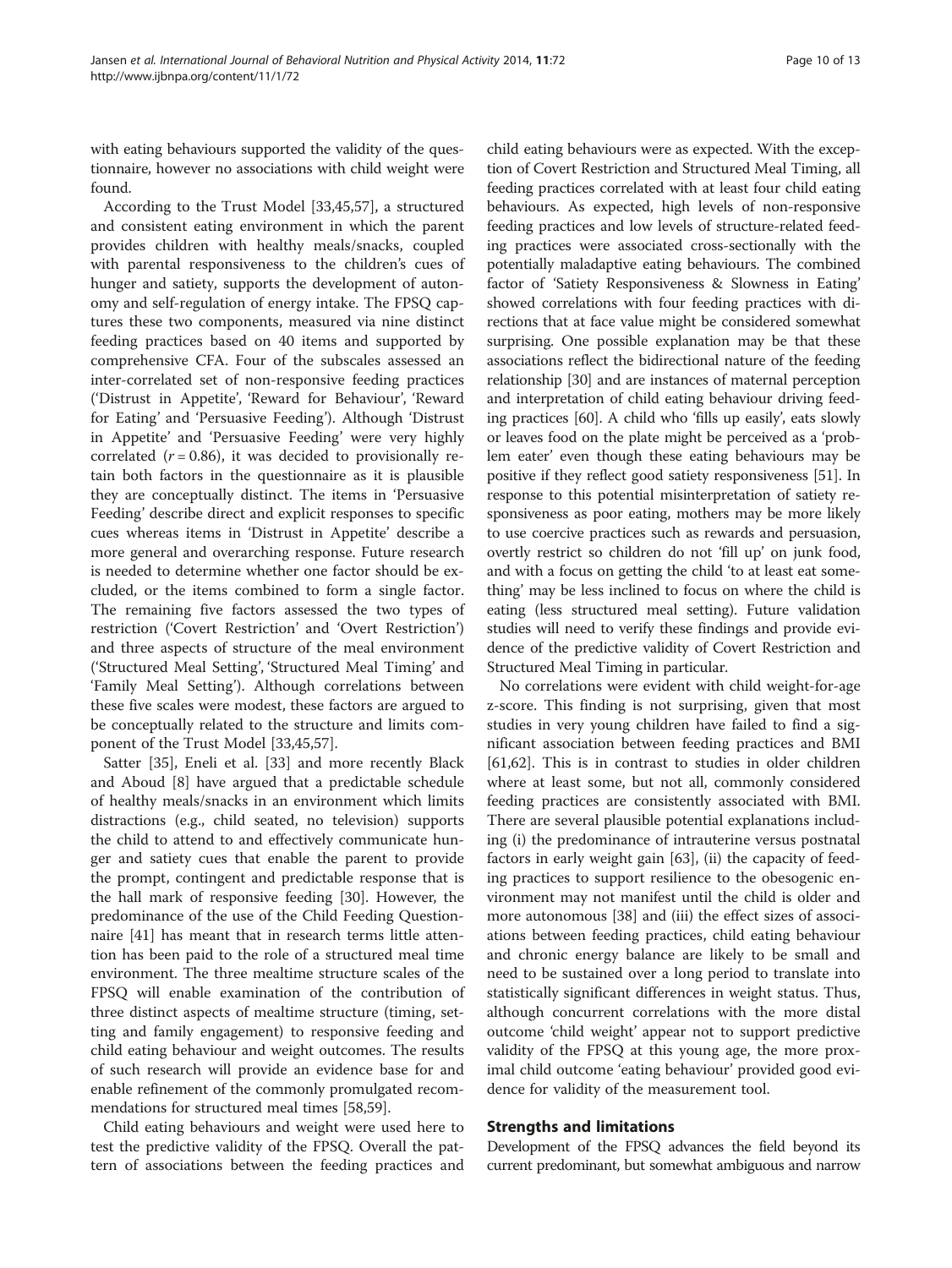focus on control and emphasises a broader, theory-driven conceptualisation of parental feeding in early childhood. Methodological strengths of the research included a priori theory-driven decision making throughout the questionnaire construction phases (e.g., item selection, number of modifications made to models), use of a robust and theory-driven validation procedure using the gold standard Confirmatory Factor Analysis, and examination of predictive validity. Our process closely followed that recently recommended by Vaughn et al. [\[27](#page-11-0)].

The study also has a number of limitations. Data from both the NOURISH RCT intervention and control groups were combined to ensure a sufficiently large sample size. Justifications for this decision included: (i) intervention and control groups were comparable across a wide range of covariates at baseline (i.e. successful randomisation) [[40](#page-11-0)]; (ii) the purpose of the present analysis was to evaluate internal consistency and factorial validity, rather than differences between the intervention and control group, and (iii) using the whole sample could potentially increase the variance within variables of interest. Another issue was that due to excess items  $(n = 25)$  allocated to one proposed construct it was decided to perform Exploratory Factor Analysis on this factor only for data reduction purposes. Ideally an independent sample would have been used for this analysis.

While we have referred to the FPSQ as 'parental' feeding measure, it has been developed and validated with mothers of very young children (21–27 months). In addition, all mothers in this study were primigravid and the majority were Caucasian-Australian, well-educated and living in a defacto relationship or married. Further research is needed to examine how well the FPSQ performs in more diverse samples including samples of mothers and fathers with older children and of different ethnic and cultural backgrounds.

#### Recommendations for future research

The development and validation work undertaken here establishes the measurement properties of the newly constructed FPSQ. It is now important to test prospective associations between this measure and children's eating behaviours and weight. As indicated by Vaughn et al. [[27\]](#page-11-0), the stability of the measure over time, and its sensitivity to the effects of parent feeding interventions need to be examined. Additionally, construct validity of the FPSQ can be established through verification with observed feeding interactions or established measures of general parenting styles or dimensions (e.g., responsiveness, demandingness).

# Conclusion

Consistent with numerous recent calls [\[5](#page-11-0),[6,27,34,37](#page-11-0)] for more research regarding the validity and reliability between and within existing feeding measures, this study constructed and statistically validated a new early feeding measure–the FPSQ. The FPSQ provides a conceptuallycoherent, theoretically-driven and relatively parsimonious measure of feeding practices related to non-responsiveness and mealtime structure, based on pre-existing items, and validated for use in mothers of toddlers. It consolidates the large number of items/scales available and reduces overlap and ambiguity of terminology and constructs (particularly 'control'). Importantly, it enhances capacity to examine three distinct, eminently modifiable aspects of meal time structure or limits. The validation procedure needs to be replicated and extended in new and diverse samples. Nevertheless, the FPSQ provides those working in the field of early child nutrition and obesity prevention with a comprehensive tool that can be used in assessment of authoritative feeding characterised by maternal responsiveness to children's signals of hunger and satiety facilitated by routine and structure in feeding.

# **Endnote**

<sup>a</sup> Although the commonly used term 'predictive validity' is used, all analyses include cross-sectional data.

#### Abbreviations

FPSQ: Feeding practices and structure questionnaire; RCT: Randomised controlled trial; CFQ: Child feeding questionnaire; CFSQ: Caregiver's feeding style questionnaire; PFSQ: Parental feeding style questionnaire; BMI: Body mass index; WHO: World health organization; EFA: Exploratory factor analysis; CFA: Confirmatory factor analysis; CFI: Comparative fit index; TLI: Tucker-Lewis index; RMSEA: Root mean-square error of approximation; AIC: Akaike information criterion; SMC: Squared multiple correlations; EM: Expectation maximization.

#### Competing interests

The authors declare that they have no competing interests.

#### Authors' contributions

LD and JN were chief investigators for NOURISH and supervised EJ's doctoral project, which centred on the work presented here. EJ wrote the first draft of the manuscript and conducted all analyses for this secondary data analysis. KM mentored the analyses. All authors contributed conceptually to the measure, reviewed, critiqued and approved this manuscript.

#### Acknowledgment

NOURISH was funded 2008–2010 by the Australian National Health and Medical Research Council (Grant 426704). Additional funding was provided by HJ Heinz (postdoctoral fellowship KMM), Meat and Livestock Australia (MLA), Queensland University of Technology (Postgraduate Research Award EJ), and NHMRC Career Development Award 390136 (JMN). We would like to thank Doctor Rebecca Golley and Associate Professor Karen Campbell for functioning as external reviewers of our proposed measure. We acknowledge the NOURISH investigators: Associate Professor Anthea Magarey, Professors Ann Farrell, Geoffrey Cleghorn and Geoffrey Davidson. We sincerely thank all our participants and recruiting, intervention and assessment staff including Jacinda Wilson, Jo Meedeniya, Gizelle Wilson, Chelsea Mauch, Clare Glover, Jen Bengtson and Rebecca Byrne.

#### Author details

<sup>1</sup>Institute of Health and Biomedical Innovation, School of Exercise and Nutrition Sciences, Queensland University of Technology, 60 Musk Avenue, Kelvin Grove, Queensland 4059, Australia. <sup>2</sup>Parenting Research Centre, 232 Victoria Parade, East Melbourne, Victoria 3002, Australia. <sup>3</sup>School of Early Childhood, Faculty of Education, Queensland University of Technology,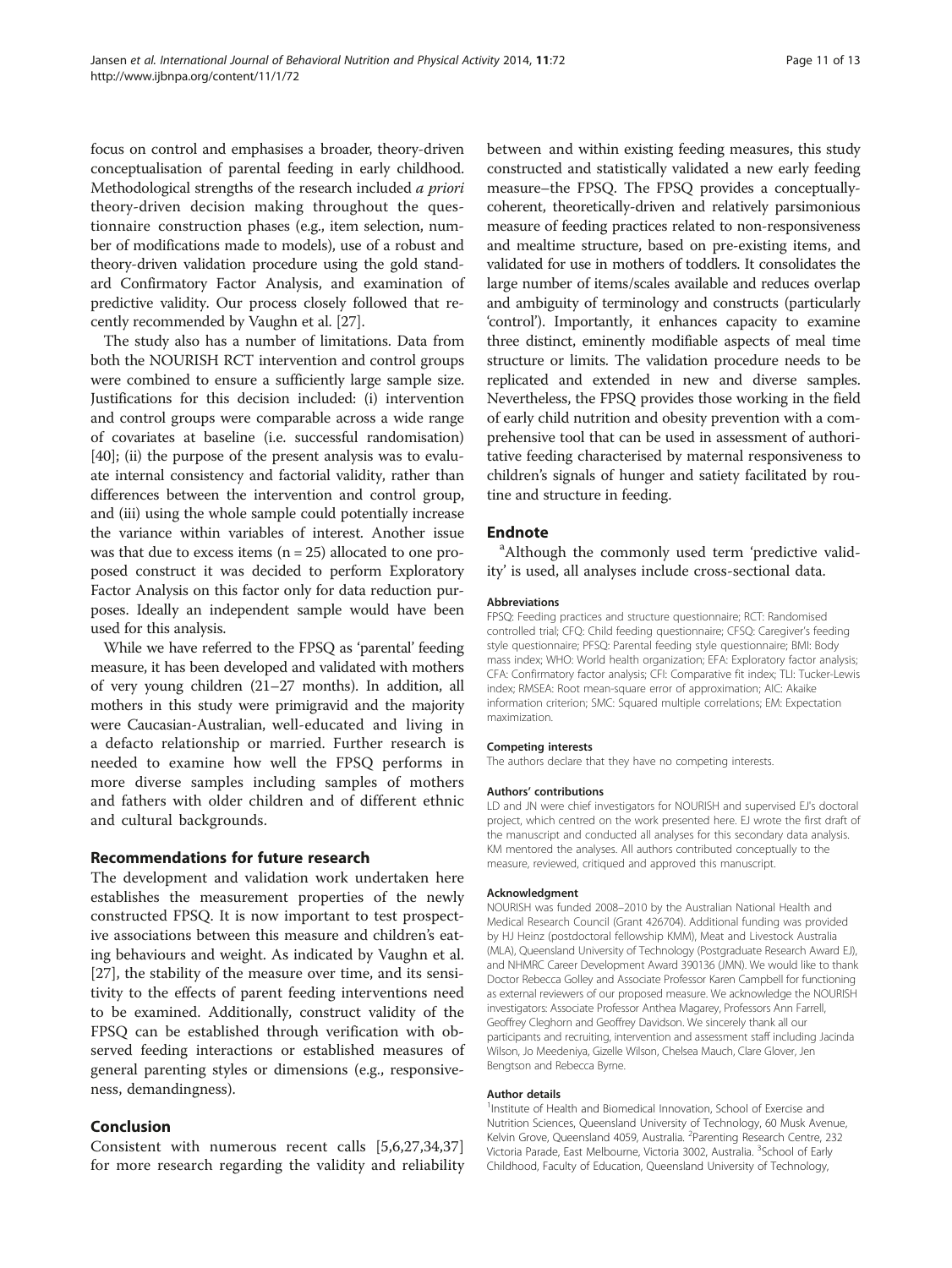<span id="page-11-0"></span>Brisbane 4059, Australia. <sup>4</sup>Nutrition and Dietetics, Flinders University, Adelaide, South Australia 5001, Australia.

Received: 22 August 2013 Accepted: 27 May 2014 Published: 4 June 2014

#### References

- Rhee K: Childhood overweight and the relationship between parent behaviors, parenting style and family functioning. Ann Am Acad Polit Soc Sci 2008, 615:12–37.
- Wardle J, Sanderson S, Guthrie C, Rapoport L, Plomin R: Parental feeding style and the inter-generational transmission of obesity risk. Obes Res 2002, 10:453–462.
- Ventura A, Birch L: Does parenting affect children's eating and weight status? Int J Behav Nutr Phys Act 2008, 5:15.
- 4. Jansen E, Daniels L, Nicholson J: The dynamics of parenting and early feeding – constructs and controversies: a viewpoint. Early Child Dev Care 2012, 182:967–981.
- 5. Baranowski T, O'Connor T, Hughes S, Sleddens E, Beltran A, Frankel L, Mendoza JA, Baranowski J: Houston…We have a problem! Measurement of parenting. Child Obes 2013, 9:S1–S4.
- 6. de Lauzon-Guillain B, Oliveira A, Charles M, Grammatikaki E, Jones L, Rigal N, Lopes C, Manios Y, Moreira P, Emmett P, Monnery-Patris S: A review of methods to assess parental feeding practices and preschool children's eating nehavior: The need for further development of tools. J Acad Nutr Diet 2012, 112:1578–1602. e1578.
- 7. Howard AJ, Mallan KM, Byrne R, Magarey A, Daniels LA: Toddlers' food preferences. The impact of novel food exposure, maternal preferences and food neophobia. Appetite 2012, 59:818–825.
- 8. Black M, Aboud F: Responsive feeding is embedded in a theoretical framework of responsive parenting. J Nutr 2011, 141:490-494.
- 9. Costanzo P, Woody E: Domain-specific parenting styles and their impact on the child's development of particular deviance: The example of obesity proneness. J Soc Clin Psychol 1985, 3:425–445.
- 10. Vereecken C, Legiest E, De Bourdeaudhuij I, Maes L: Associations between general parenting styles and specific food-related parenting practices and children's food consumption. Am J Health Promot 2009, 23:233-240.
- 11. Davies M: The Blackwell Encyclopedia of Social Work. Oxford: Wiley-Blackwell; 2000.
- 12. Baumrind D: Child care practices anteceding three patterns of preschool behavior. Genet Psychol Monogr 1967, 75:43.
- 13. Maccoby E, Martin J: Socialization in the context of the family: Parent-child interaction. In Handbook of Child Psychology: Socialization, Personality, and Social Development. 4th edition. Edited by Mussen P, Hetherington E. New York: Wiley; 1983:1–101.
- 14. Baumrind D: Parenting styles and adolescent development. Encyclopedia Adolesc 1991, 2:746–758.
- 15. Baumrind D: The influence of parenting style on adolescent competence and substance use. J Early Adolesc 1991, 11:56-95.
- 16. Bornstein M, Zlotnik D: Parenting styles and their effects. In Social and Emotional Development in Infancy and Early Childhood. Edited by Benson J, Haith M. Oxford: Academic Press; 2009:496–509.
- 17. Jackson C, Henriksen L, Foshee V: The Authoritative Parenting Index: predicting health risk behaviors among children and adolescents. Health Educ Behav 1998, 25:319–337.
- 18. Lytle L, Varnell S, Murray D, Story M, Perry C, Birnbaum A, Kubik M: Predicting adolescents' intake of fruits and vegetables. J Nutr Educ Behav 2003, 35:170–178.
- 19. Smith M: Measures for assessing parenting in research and practice. Child Adolesc Ment Health 2011, 16:158–166.
- 20. Rhee K, Lumeng J, Appugliese D, Kaciroti N, Bradley R: Parenting styles and overweight status in first grade. Pediatrics 2006, 117:2047–2054.
- 21. van der Horst K, Kremers S, Ferreira I, Singh A, Oenema A, Brug J: Perceived parenting style and practices and the consumption of sugar-sweetened beverages by adolescents. Health Educ Res 2007, 22:295–304.
- 22. Zeller M, Boles R, Reiter-Purtill J: The additive and interactive effects of parenting style and temperament in obese youth seeking treatment. Int J Obes 2008, 32:1474–1480.
- 23. Olvera N, Power T: Brief report: parenting styles and obesity in Mexican American children: s longitudinal study. J Pediatr Psychol 2010, 35:243–249.
- 24. Berge J, Wall M, Loth K, Neumark-Sztainer D: Parenting style as a predictor of adolescent weight and weight-related behaviors. J Adolesc Health 2010, 46:331–338.
- 25. Sleddens E, Gerards S, Thijs C, de Vries N, Kremers S; General parenting, childhood overweight and obesity-inducing behaviors: a review. Int J Pediatr Obes 2011, 6:e12–e27.
- 26. Vetrini N: Maternal Feeding Styles of Overweight and Normal Weight Mothers as Predictors of Child Weight Status and Energy Intake. New Brunswick: Rutgers the State University of New Jersey; 2009.
- 27. Vaughn A, Tabak R, Bryant M, Ward D: Measuring parent food practices: a systematic review of existing measures and examination of instruments. Int J Behav Nutr Phys Act 2013, 10:61.
- 28. Vereecken C, Keukelier E, Maes L: Influence of mother's educational level on food parenting practices and food habits of young children. Appetite 2004, 43:93-103.
- 29. Black M, Hurley K: Infant nutrition. In Handbook on Infant Development. Volume 2 Applied and Policy Issues. Edited by Bremmer JG, Wachs T. New York: Wiley-Blackwell; 2010:33–61.
- 30. DiSantis K, Hodges E, Johnson S, Fisher J: The role of responsive feeding in overweight during infancy and toddlerhood: a systematic review. Int J Obes 2011, 35:480–492.
- 31. Engle P, Bentley M, Pelto G: The role of care in nutrition programmes: current research and a research agenda. Proc Nutr Soc 2000, 59:25-35.
- 32. Engle P, Pelto G: Responsive feeding: implications for policy and program implementation. J Nutr 2011, 141:508–511.
- 33. Eneli I, Crum P, Tylka T: The trust model: a different feeding paradigm for managing childhood obesity. Obesity 2008, 16:2197–2204.
- 34. Hurley K, Cross M, Hughes S: A systematic review of responsive feeding and child obesity in high-income countries. J Nutr 2011, 141:495–501.
- 35. Satter E: The feeding relationship: problems and interventions. J Pediatr 1990, 117:S181–189.
- 36. Skinner E, Johnson S, Snyder T: Six dimensions of parenting: a motivational model. Parent Sci Pract 2005, 5:175–235.
- 37. Pinard C, Yaroch A, Hart M, Serrano E, McFerren M, Estabrooks P: Measures of the home environment related to childhood obesity: a systematic review. Public Health Nutr 2012, 15:97–109.
- 38. Daniels LA, Mallan KM, Nicholson JM, Battistutta D, Magarey A: Outcomes of an early feeding practices intervention to prevent childhood obesity. Pediatrics 2013, 132:e109–e118.
- 39. Daniels L, Magarey A, Battistutta D, Nicholson J, Farrell A, Davidson G, Cleghorn G: The NOURISH randomised control trial: positive feeding practices and food preferences in early childhood - a primary prevention program for childhood obesity. Bmc Public Health 2009, 9:387.
- 40. Daniels L, Wilson J, Mallan K, Mihrshahi S, Perry R, Nicholson J, Magarey A: Recruiting and engaging new mothers in nutrition research studies: lessons from the Australian NOURISH randomised controlled trial. Int J Behav Nutr Phys Act 2012, 9:129.
- 41. Birch L, Fisher J, Grimm-Thomas K, Markey C, Sawyer R, Johnson S: Confirmatory factor analysis of the Child Feeding Questionnaire: a measure of parental attitudes, beliefs and practices about child feeding and obesity proneness. Appetite 2001, 36:201–210.
- 42. Hughes S, Power T, Orlet Fisher J, Mueller S, Nicklas T: Revisiting a neglected construct: parenting styles in a child-feeding context. Appetite 2005, 44:83–92.
- 43. Ogden J, Reynolds R, Smith A: Expanding the concept of parental control: a role for overt and covert control in children's snacking behaviour? Appetite 2006, 47:100-106.
- 44. Chan L, Magarey A, Daniels L: Maternal feeding practices and feeding behaviors of Australian children aged 12–36 months. Matern Child Health J 2011, 15:1363–1371.
- 45. Satter E: The feeding relationship. J Am Diet Assoc 1986, 86:352–356.
- 46. Satter E: Feeding dynamics: helping children to eat well. J Pediatr Health Care 1995, 9:178–184.
- 47. Hoyle R: Structural Equation Modeling: Concepts, Issues, and Applications. Thousand Oaks, CA, US: SAGE Publications; 1995.
- 48. Hu L, Bentler P: Cutoff criteria for fit indexes in covariance structure analysis: conventional criteria versus new alternatives. Struct Equ Modeling 1999, 6:1–55.
- 49. Byrne B: Structural Equation Modeling with AMOS: Basic Concepts, Applications, and Programming. New York, NY: Routledge; 2010.